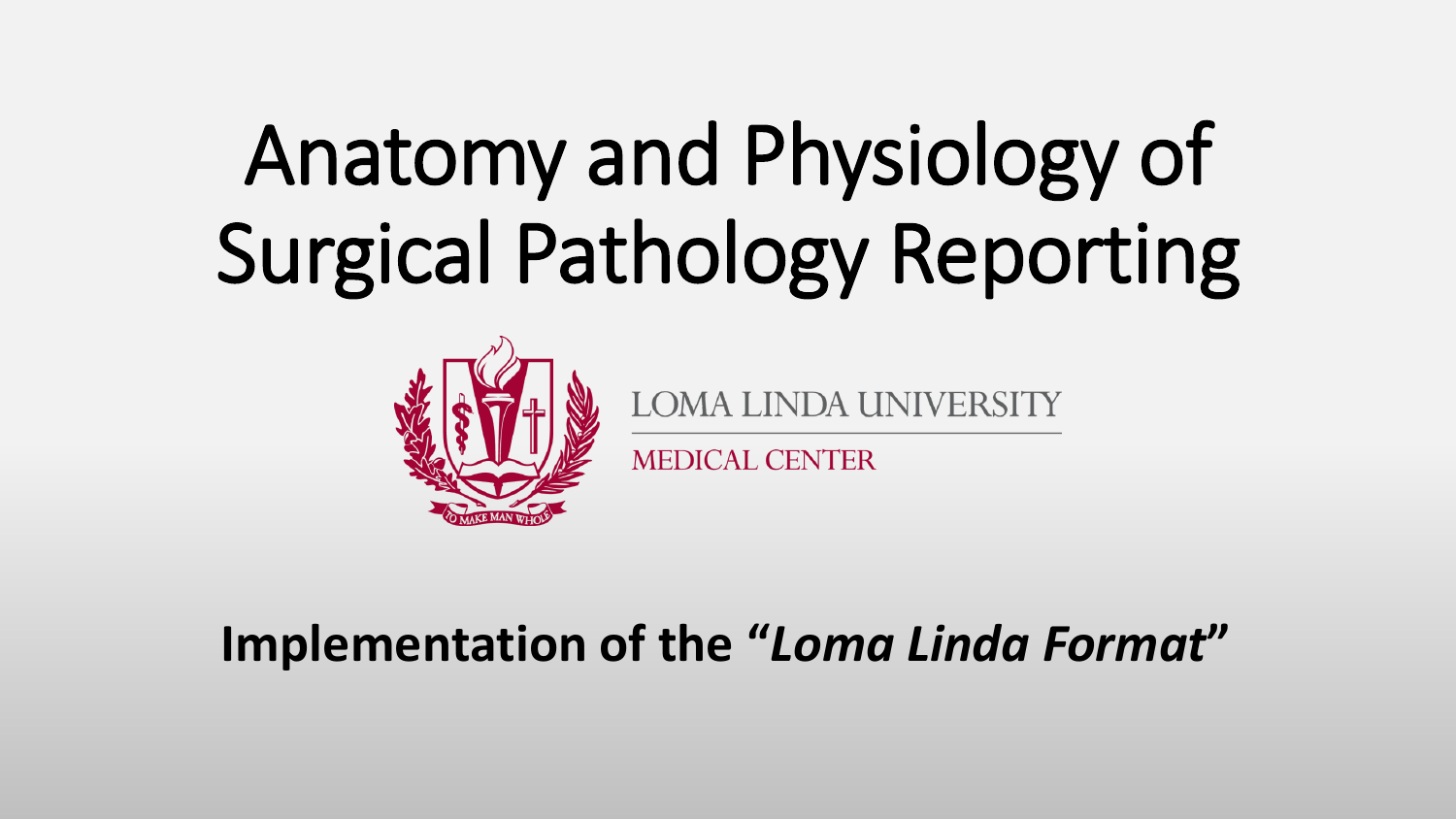

- At LLUMC, there are currently nearly as many reporting styles as there are surgical pathologists
- The identity of the responsible surgical pathologist is often immediately apparently solely by the choice of verbiage and distinct methods of report generation
- This wide variation of reporting styles gives the impression of intradepartmental inconsistency
- The varying reporting methods causes confusion amongst residents, who are expected to tailor their reports to the desires of the particular pathologist with whom they are reading
- Standardization of the formatting and organization of the surgical pathology reports at LLUMC will increase reporting consistency, as well as simplify the report generation by trainees.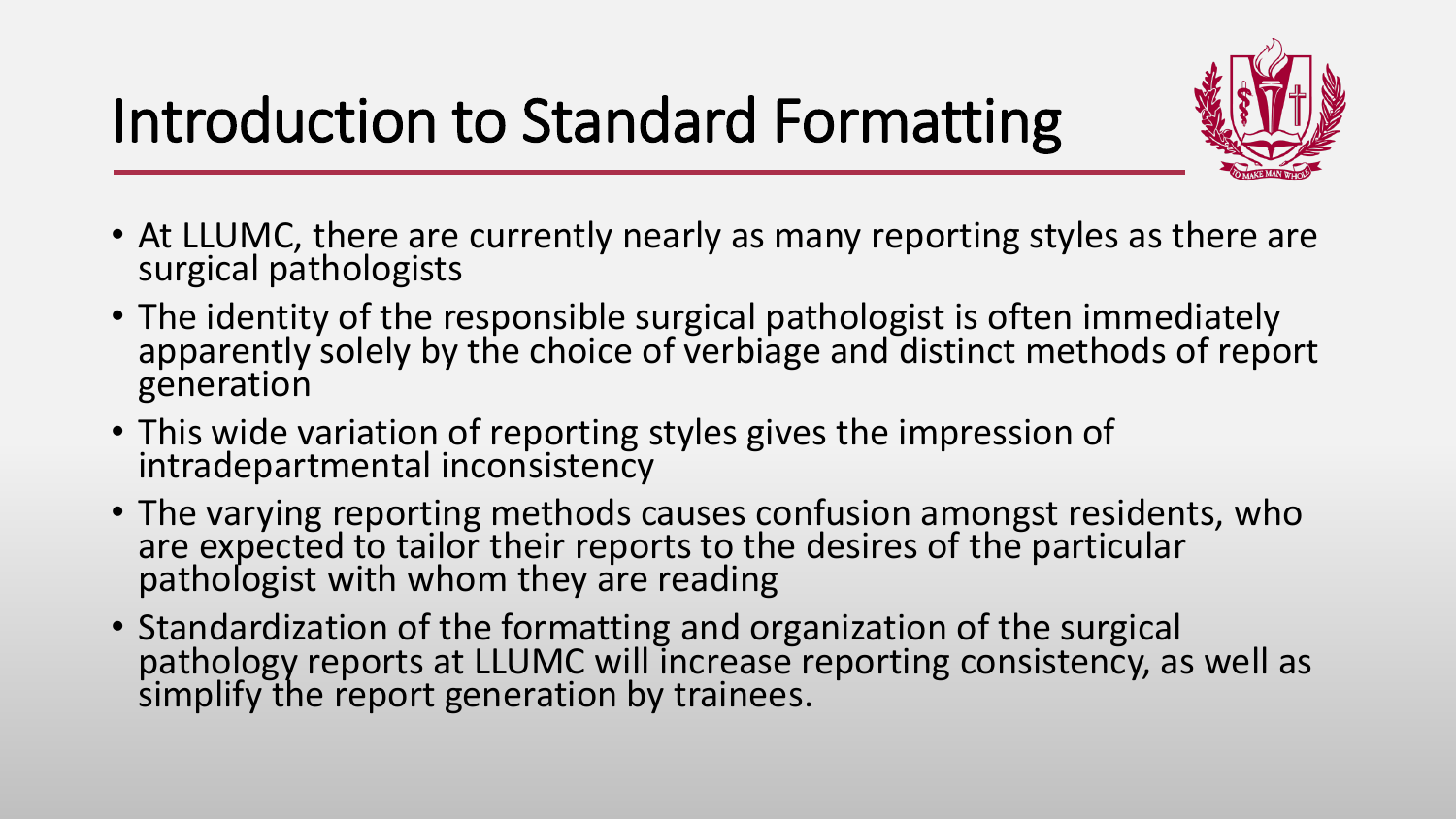

- The following slides demonstrate the **Standard LLU format**, with illustrative examples and rationale for the chosen report formatting elements
- Following this report format is **mandatory** for all pathology trainees, regardless of the preferences of the attending that they are previewing cases for
- Surgical pathologists are **encouraged** to follow these report formatting guidelines, as this will result in improved intradepartmental consistency in reporting and improved ease of report comprehension by clinical colleagues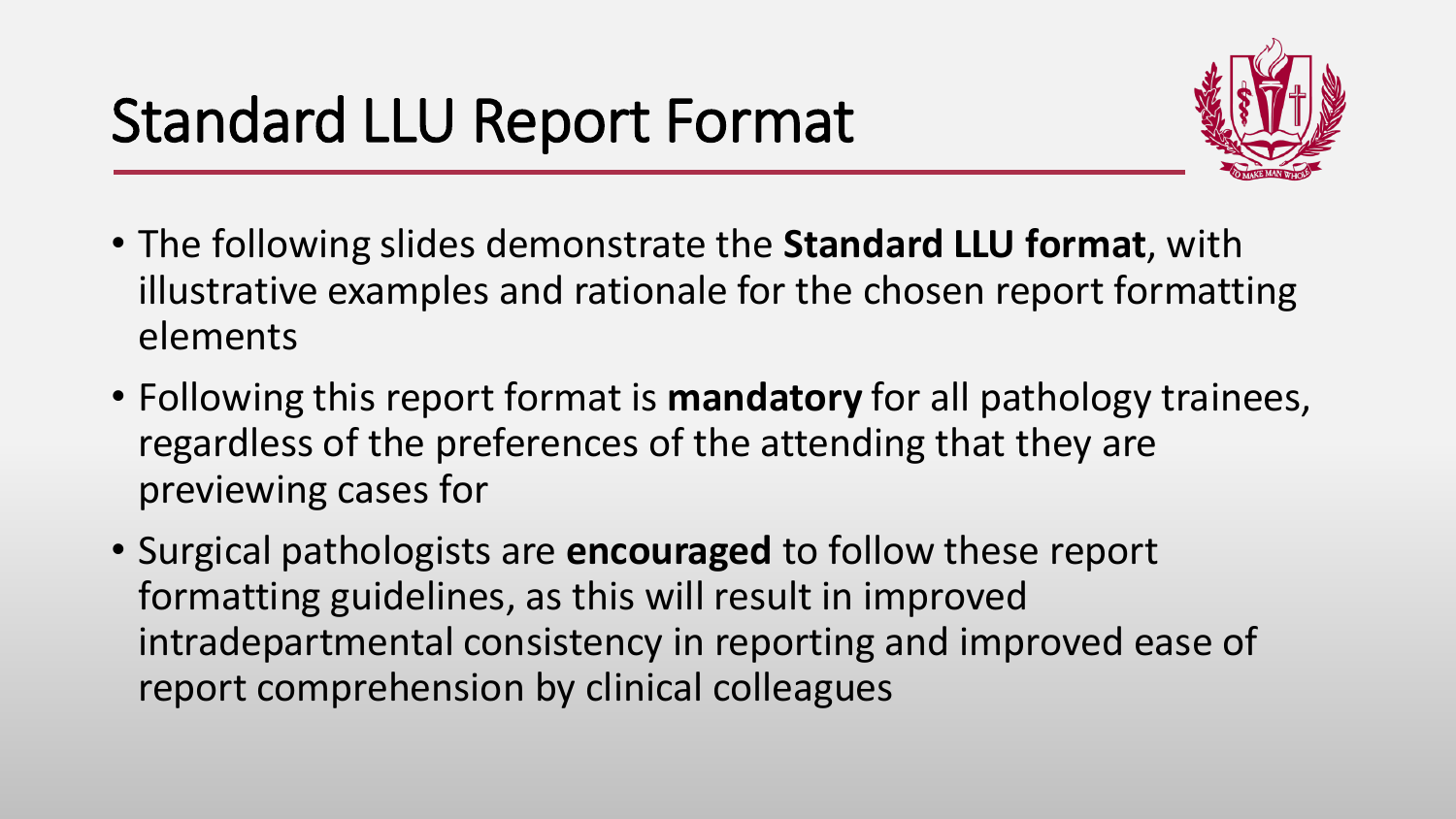**Now we are going to "dissect" the LLUMC format to define its'** *anatomy* **and** *physiology***…**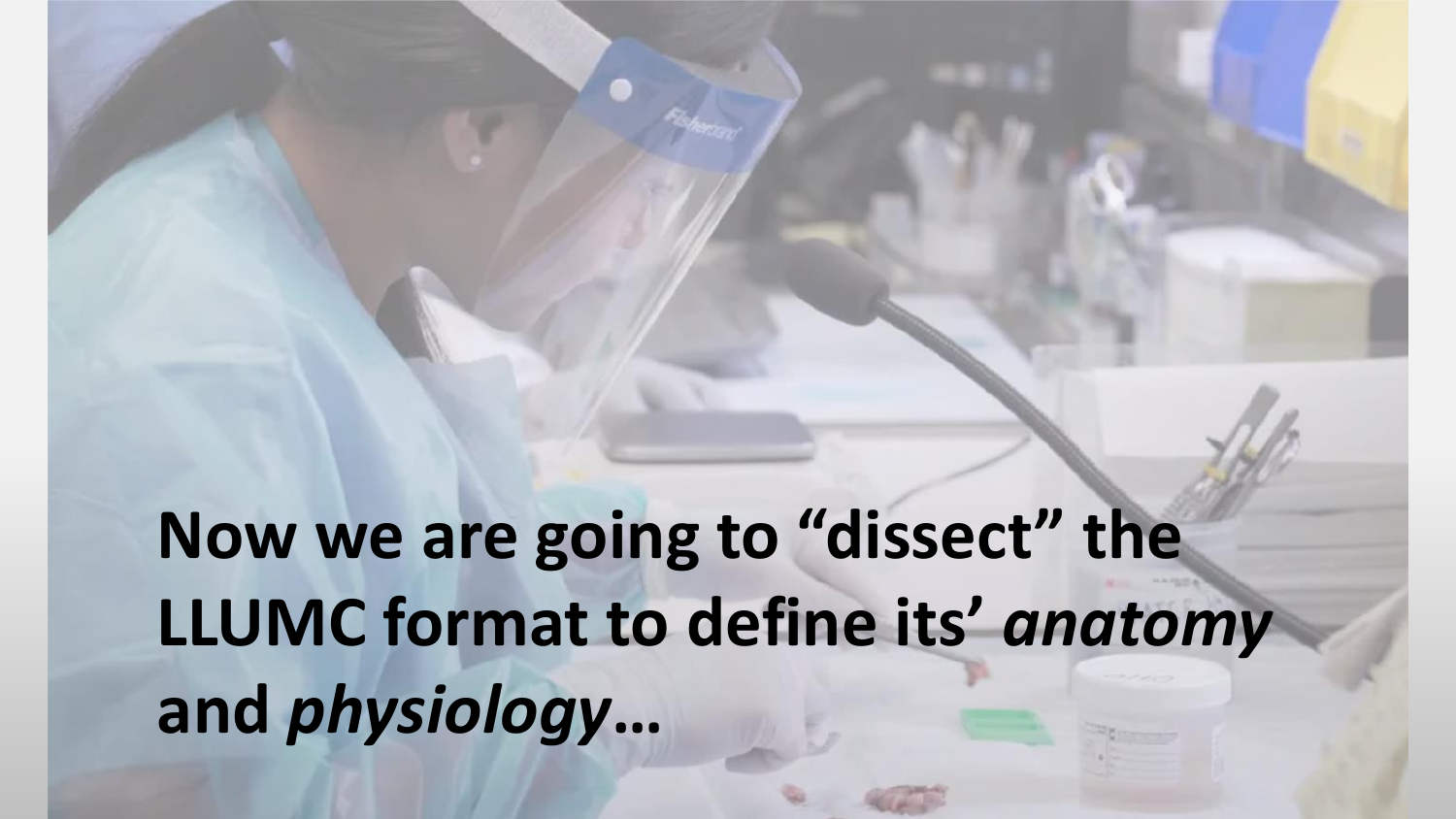### Report Components



- The final surgical pathology report comprises multiple "**fields**"
	- Diagnosis
	- Comment
	- Clinical Information
	- Intraoperative Consultation
	- Specimens
	- Gross Description
	- Microscopic Description
- Field headings that are in blue text are mandatory; the report cannot be verified without at least some text (even a "period") present
- We will focus on those fields that are unrelated to RFS or grossing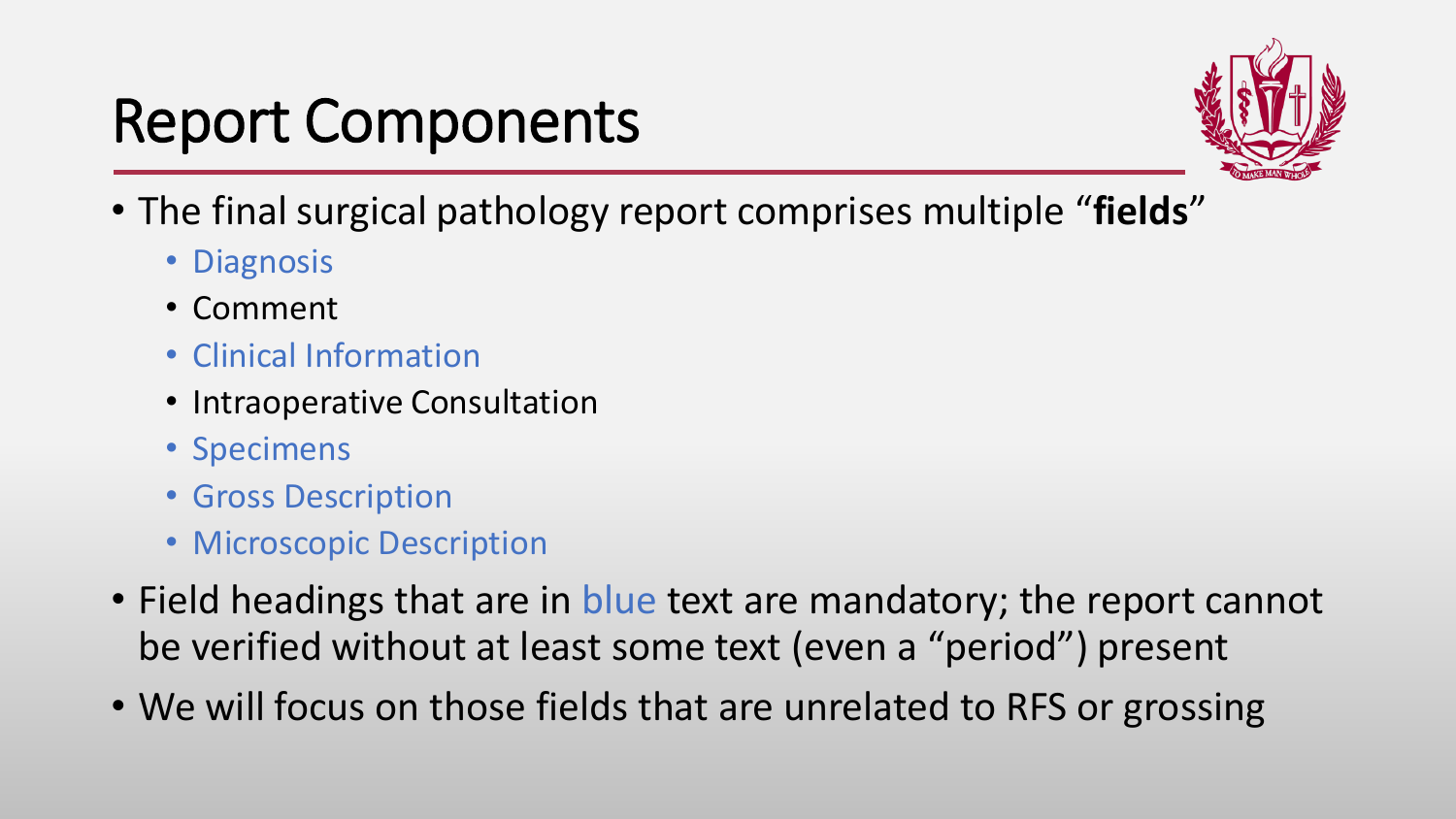#### **Alphabetical specimen designation:**

- Each specimen *must* have a diagnosis listed
- For specimens *with the same diagnoses*, multiple specimens can be combined (i.e. A-D, etc)
- In multipart resection specimens, often the "main" specimen is the most important one. Always list the most important specimen first, regardless of the alphabetic designation
- Organize specimens/diagnoses in a logical fashion
	- Main specimen first
	- Specimens most directly relating to specimen (i.e. additional margins, etc)
	- Lymph nodes
	- Miscellaneous specimens (washings, gross only, incidental tissues)

### Site (procedure): Tissue with findings **Pertinent negatives**

Diagnosis:

Α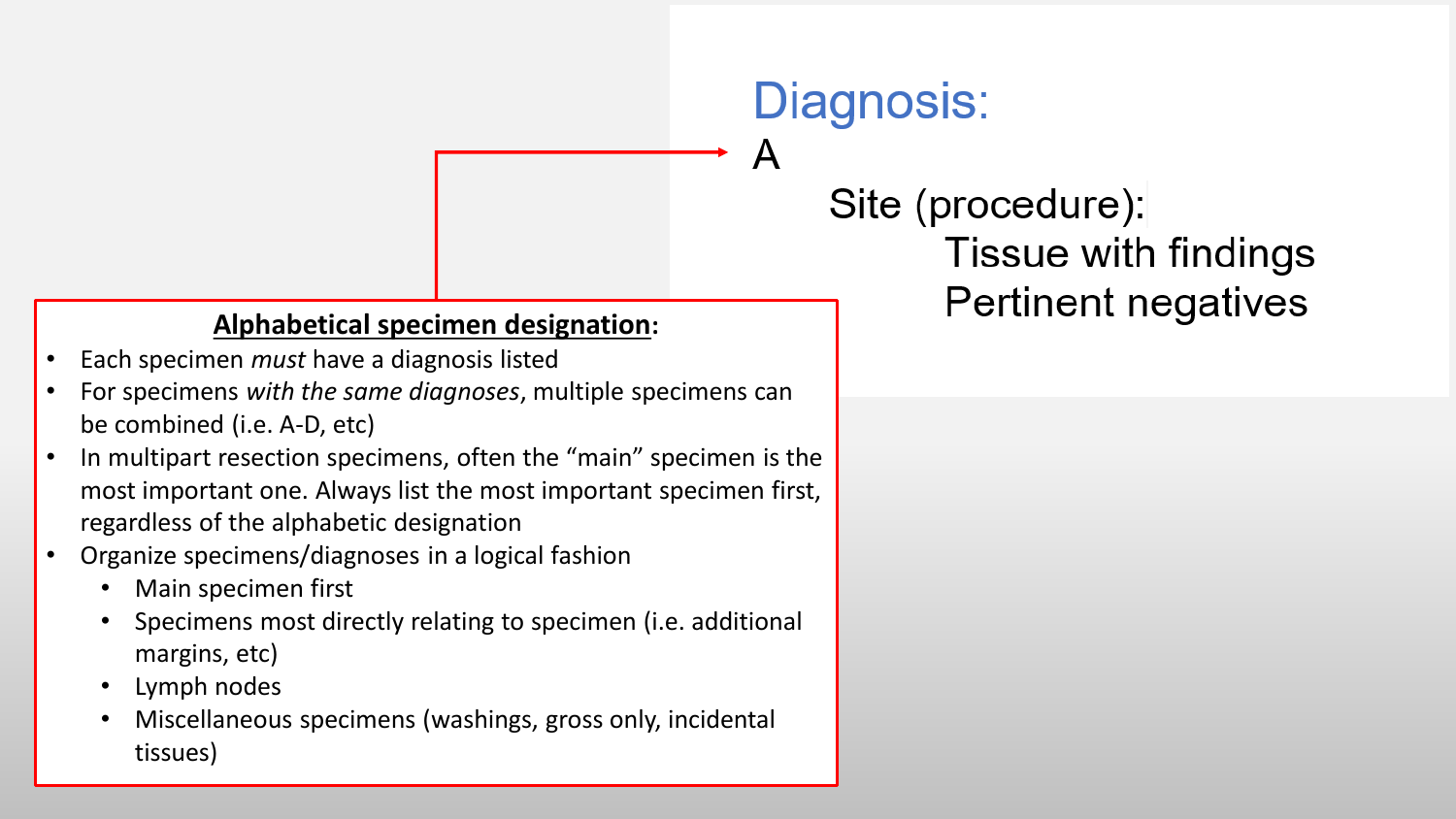#### **Specimen** *Identity* **and** *Procedure***:**

- Specimen site:
	- Specimen site is always a noun. From where did the tissue come from?
	- Use Commas to facilitate organization of the site ("brain, left temporal lobe")
	- Verbs/procedures are not permitted in this portion
- Procedure:
	- Always a verb what is the name of the procedure performed?
	- Always surrounded by parentheses this aids in visually separating the site from the procedure, two components that share a line
	- Be as specific as possible this is the opportunity to demonstrate your fund of knowledge. For example, a hernia repair is not a "resection", it is a herniorrhaphy.

Site (procedure): Tissue with findings **Pertinent negatives** 

Diagnosis:

A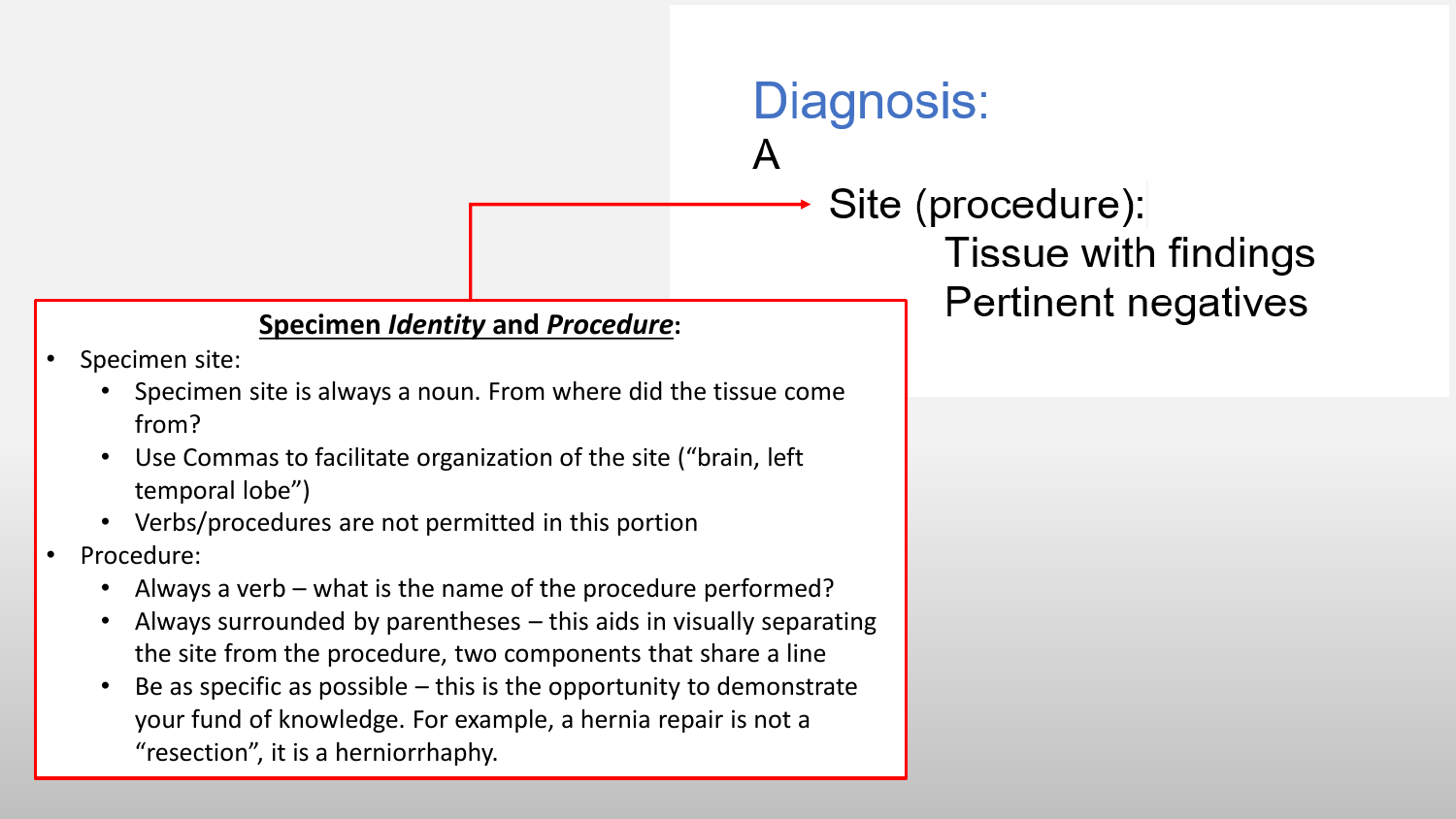#### **First Diagnostic Line: Small Specimens**

- The first line should follow the format of "what is it and what does it show" (examples follow)
	- Bilateral enlarged tonsils with reactive lymphoid hyperplasia
	- Antral-type gastric mucosa with reactive gastropathy
	- Unremarkable colonic mucosa
- Some diagnoses are sufficiently simple to "stand on their own"
	- Tubular adenoma
	- *H. pylori* gastritis
	- Seborrheic keratosis

## Site (procedure): Tissue with findings

Diagnosis:

 $\overline{\mathsf{A}}$ 

#### **Pertinent negatives**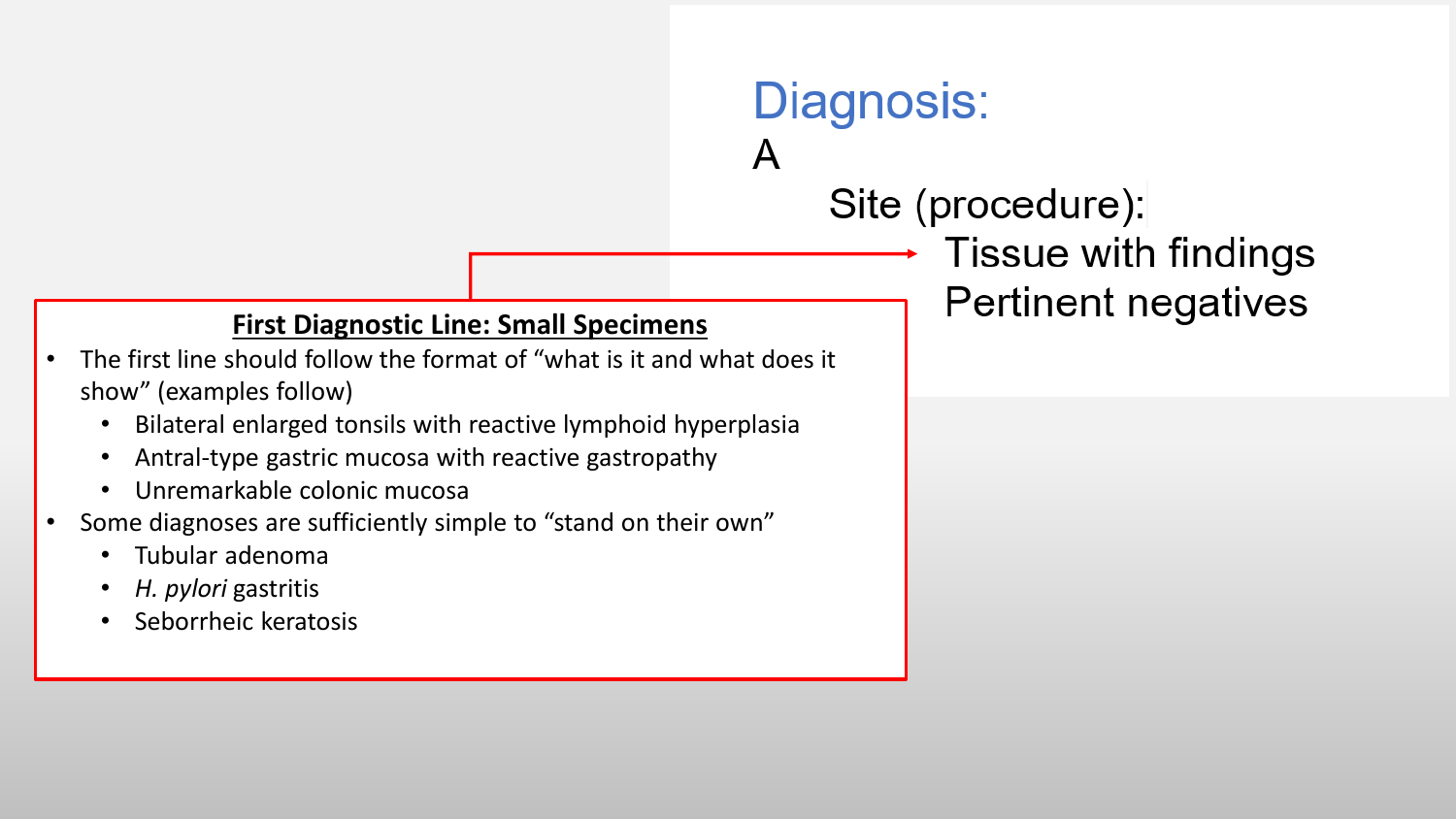### Diagnosis: A Site (procedure): Tissue with findings **Pertinent negatives**

#### **Second Diagnostic Line: Small Specimens**

- The second line is generally useful for **pertinent negatives**…
	- Small bowel  $\rightarrow$  "No villous atrophy or intraepithelial lymphocytosis seen"
	- Colon  $\rightarrow$  "No colitis seen"
	- Stomach  $\rightarrow$  "No gastritis or intraepithelial lymphocytosis seen"
	- Esophagus  $\rightarrow$  "No reflux alterations or mucosal eosinophilia seen"
- Note: In general, the "No dysplasia or malignancy" statement should be placed down in the comment. Do not repeat the same "No malignancy seen" statement for multiple specimens. It is redundant and unnecessary. This statement should be placed in the Comment.
- Another Note: The template "CNDM" is useful for inserting the "No dysplasia or malignancy seen" in the Comment section.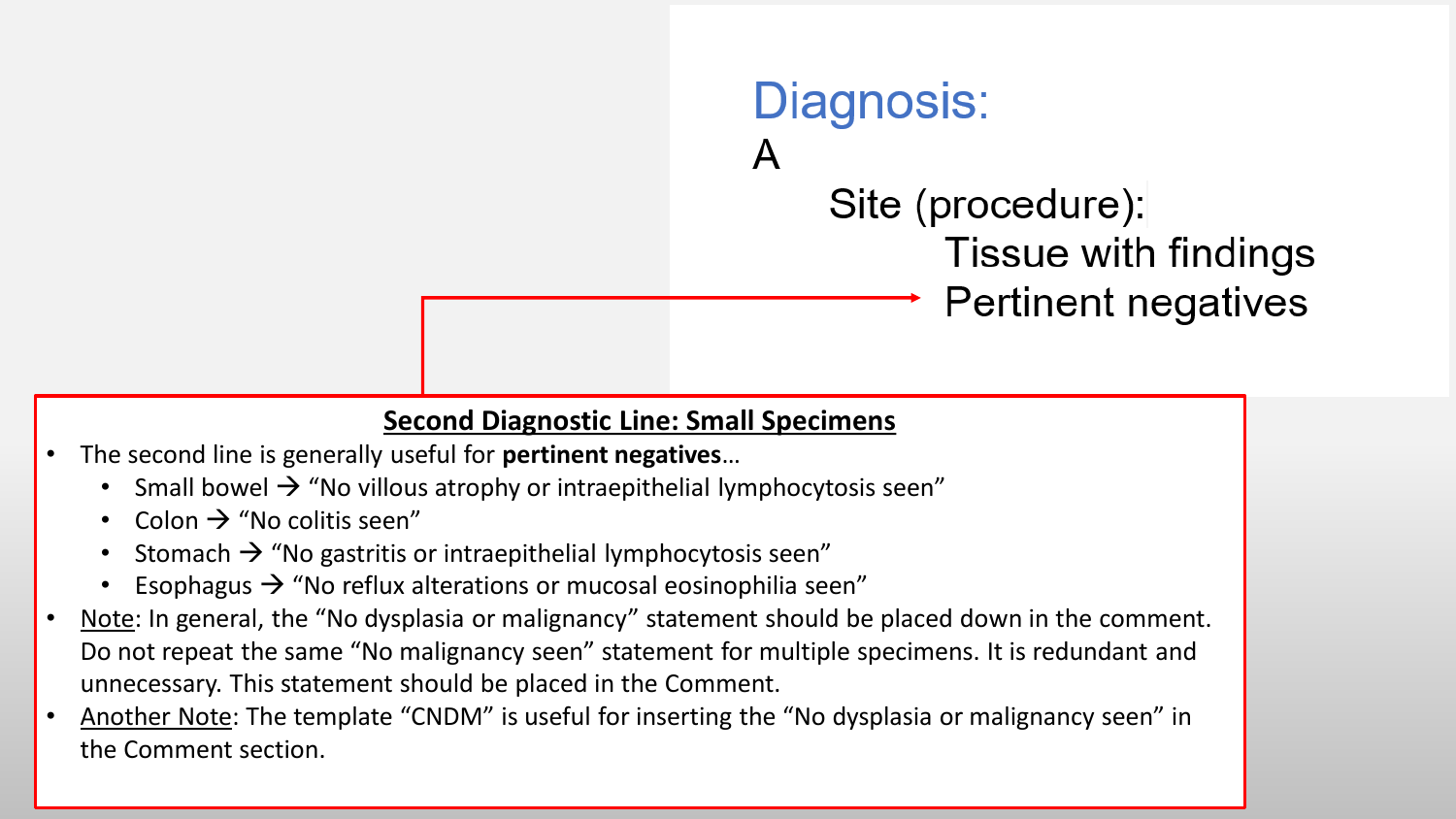## *Benign* **vs.** *Unremarkable*



- It is common to describe an unremarkable specimen as "Benign". It was commonplace at the institution where I trained (not LLU)
- However, what exactly are we saying by using the word benign?

### **Definition of Benign → "Not malignant" Definition of Unremarkable → "Nothing to see here"**

Therefore, please mean say what you mean and mean what you say  $\rightarrow$  when describing "unremarkable" tissue, say "unremarkable" – not benign!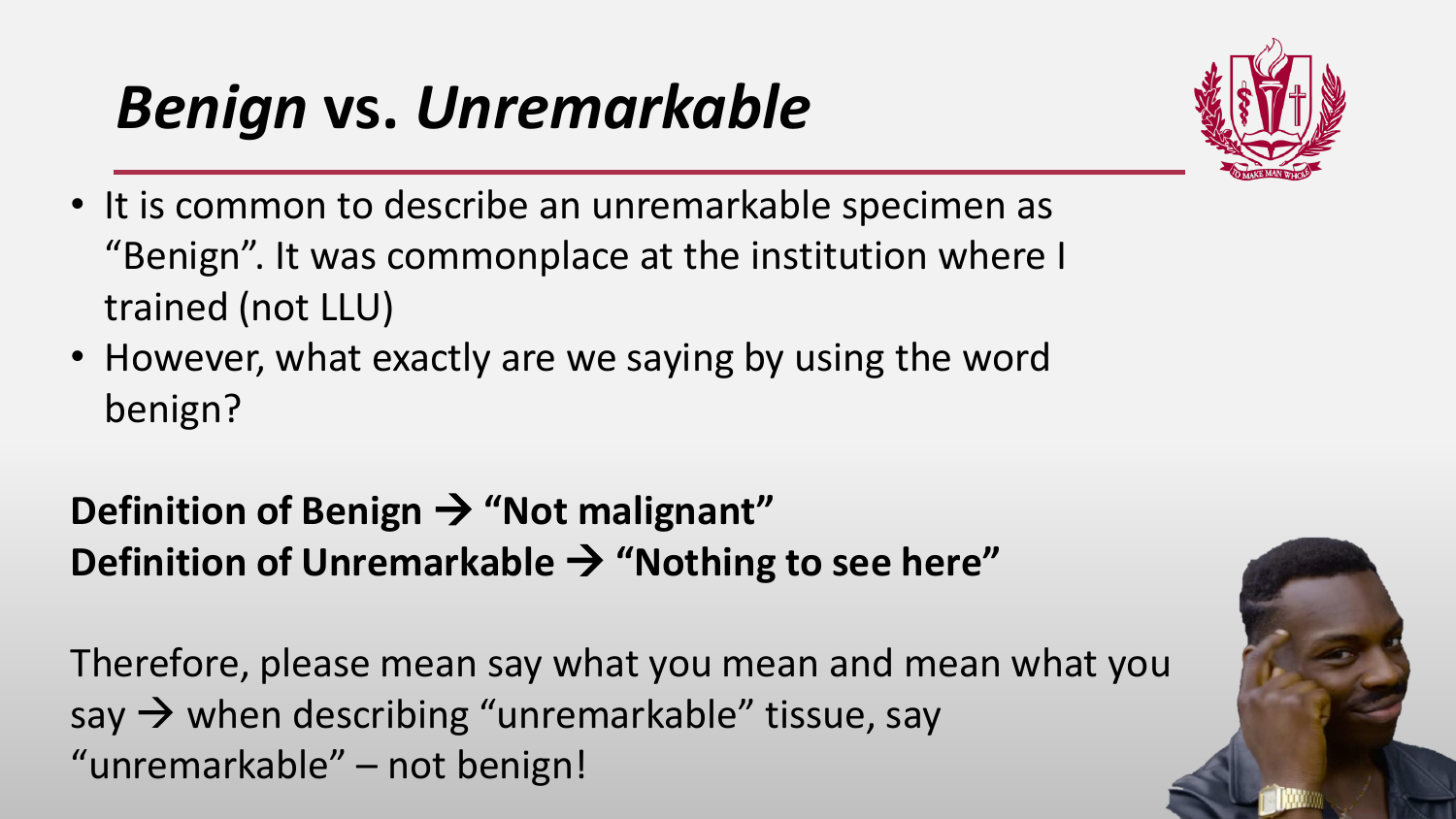### **About Those "Gross Only" Cases**



- There is confusion of how to format a diagnosis for "gross only" cases
- Avoid the temptation to diagnosis only as " specimen with features as described"
	- Reporting a case out as such suggests to the clinicians that we don't know why they took it out, and that the pathologist does not feel the need to render a diagnosis. This reporting style has neglected the primary purpose of our reports, to provide a pathologic diagnosis.
- Always follow the standard formatting for these cases, including a **site** (if unknown, give the site as a generic class of what type of specimen was received), followed by a **procedure** (in general, removal or explant), and finally an **informative diagnosis**, with a statement as to why it was taken out.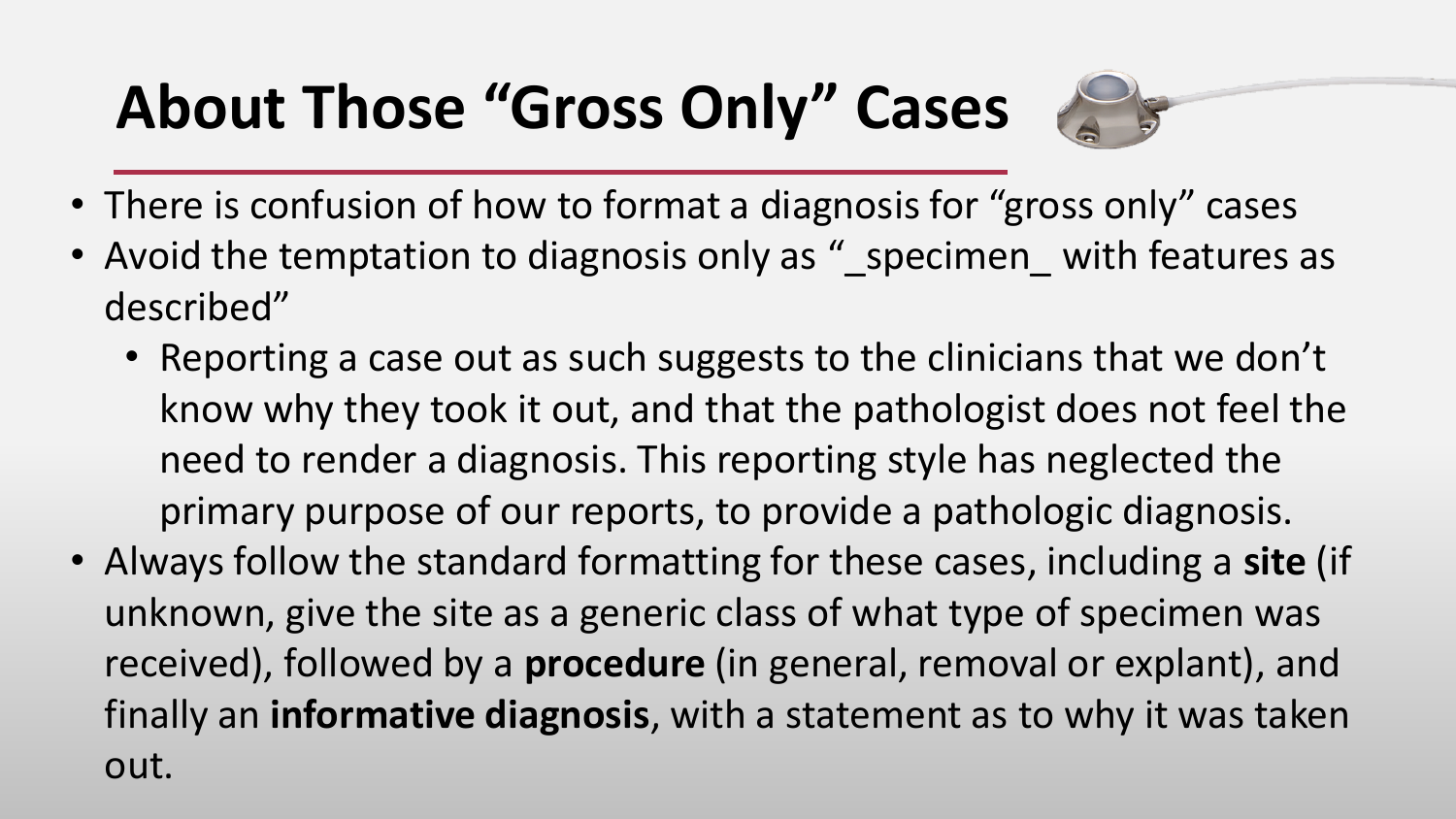### *Examples of* **"Gross Only" formatting**



Medical device (removal):

Pacemaker generator, removed from left chest Clinically at end of battery life Gross examination only

#### A

A

Hardware (removal):

Orthopedic hardware (metal plates and screws), removed from left femur Clinically retained painful hardware Gros examination only

#### A

Bone and tissue, right knee (arthroplasty): Erosion of articular cartilage and eburnation of subjacent bone Features consistent with osteoarthritis Gross examination only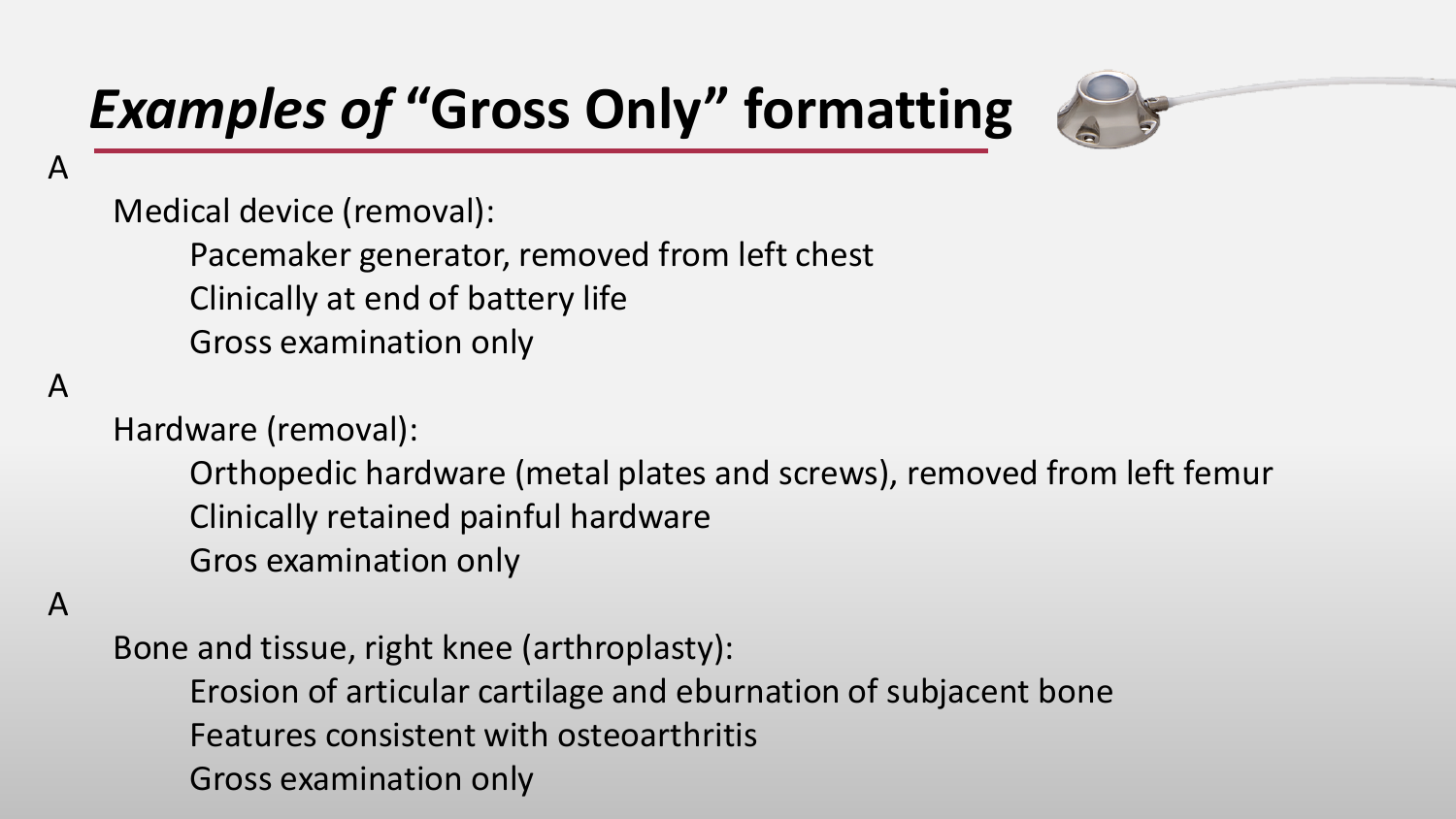#### **Formatting of Large/Complex Diagnoses**

- The "DLARGE" format should be followed for all resection specimens with malignancy. Following this template, in this order, will help to serve as a prompt to ensure inclusion of important data points, as well as make the reports more consistent and accessible to clinicians
- Do not just ask clinicians to see the synoptic report for tumor characteristics; many surgeons expect to see these data points in the body of the report, and do not like having to dig through the synoptic report for details necessary for treatment
- Not all tumors will have all relevant data for each of the lines in the "DLARGE" template. For example, in prostatic adenocarcinoma, there is no tumor size. For specimens such as these, delete the line that is unnecessary
- In the diagnostic line, indicate both the type of tumor and grade/degree of differentiation (if relevant)
	- Example: Invasive squamous cell carcinoma, moderatelydifferentiated
- The use of **bold-face font** is used to draw attention of the reader to important details. These details include malignant diagnoses, positive margins, positive lymph nodes **Template: "dlarge" + F9**

**Diagnosis:** Site (procedure): **Diagnosis** Tumor size: Extent: Lymph vascular invasion: Perineural invasion: Surgical margins: Background changes Lymph Nodes:

 $\mathsf{A}$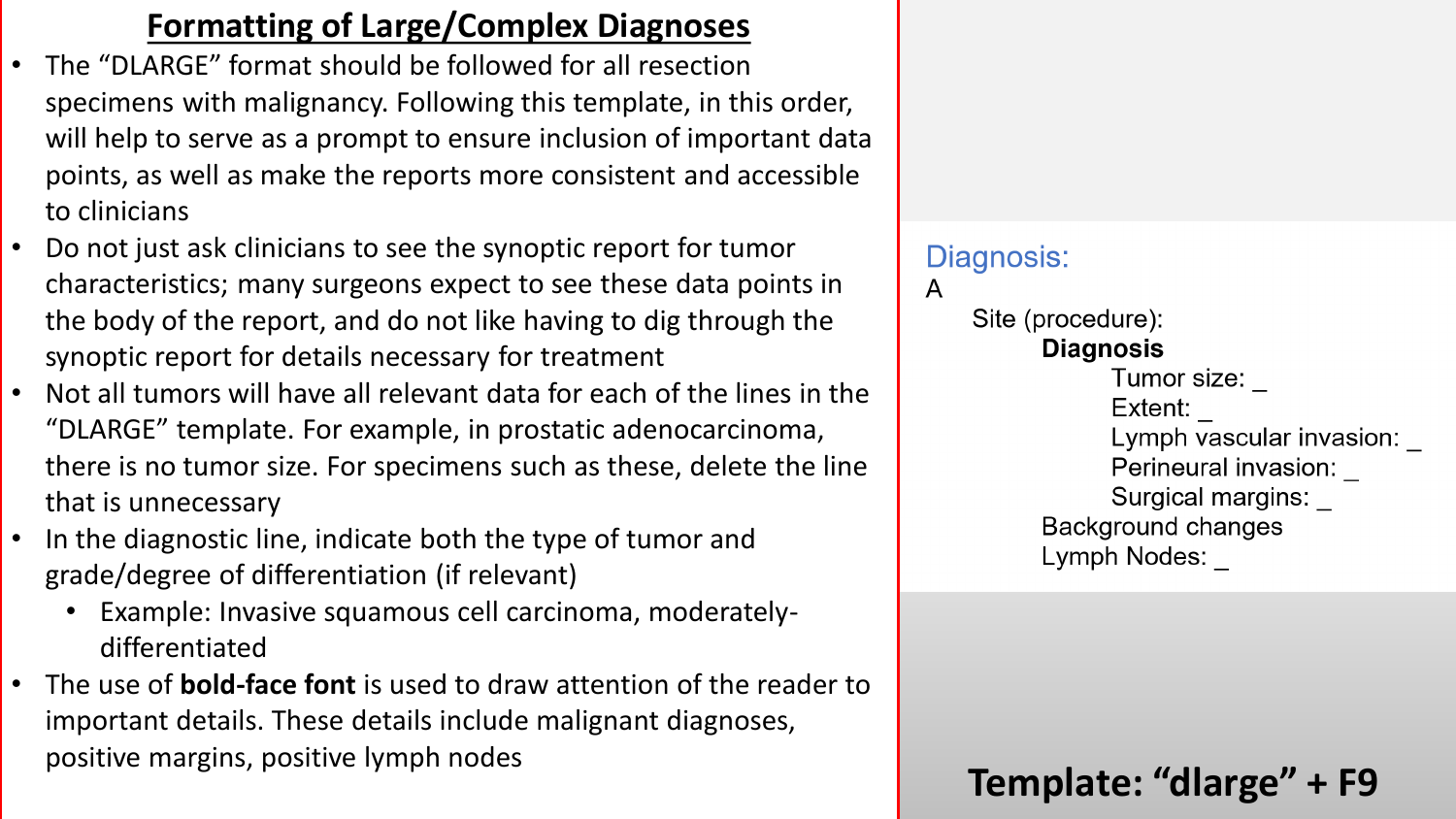- For positive lymph nodes, give both the **size of the metastatic deposit** and **presence or absence of extranodal extension** (regardless of site of origin). These data points are becoming increasingly useful for prediction of biologic behavior and staging for a wide variety of tumor types
- If extranodal extension is present, measure the *distance from the capsule* that the tumor extends and indicate in the report
- Format for positive nodes:

Two of six lymph nodes with metastatic carcinoma (2/6)

Metastatic deposit measures 3.8 cm

Extranodal extension: Present (0.3 cm from capsule)

• Format for negative lymph nodes:

Sixteen lymph nodes, negative for metastatic carcinoma (0/16)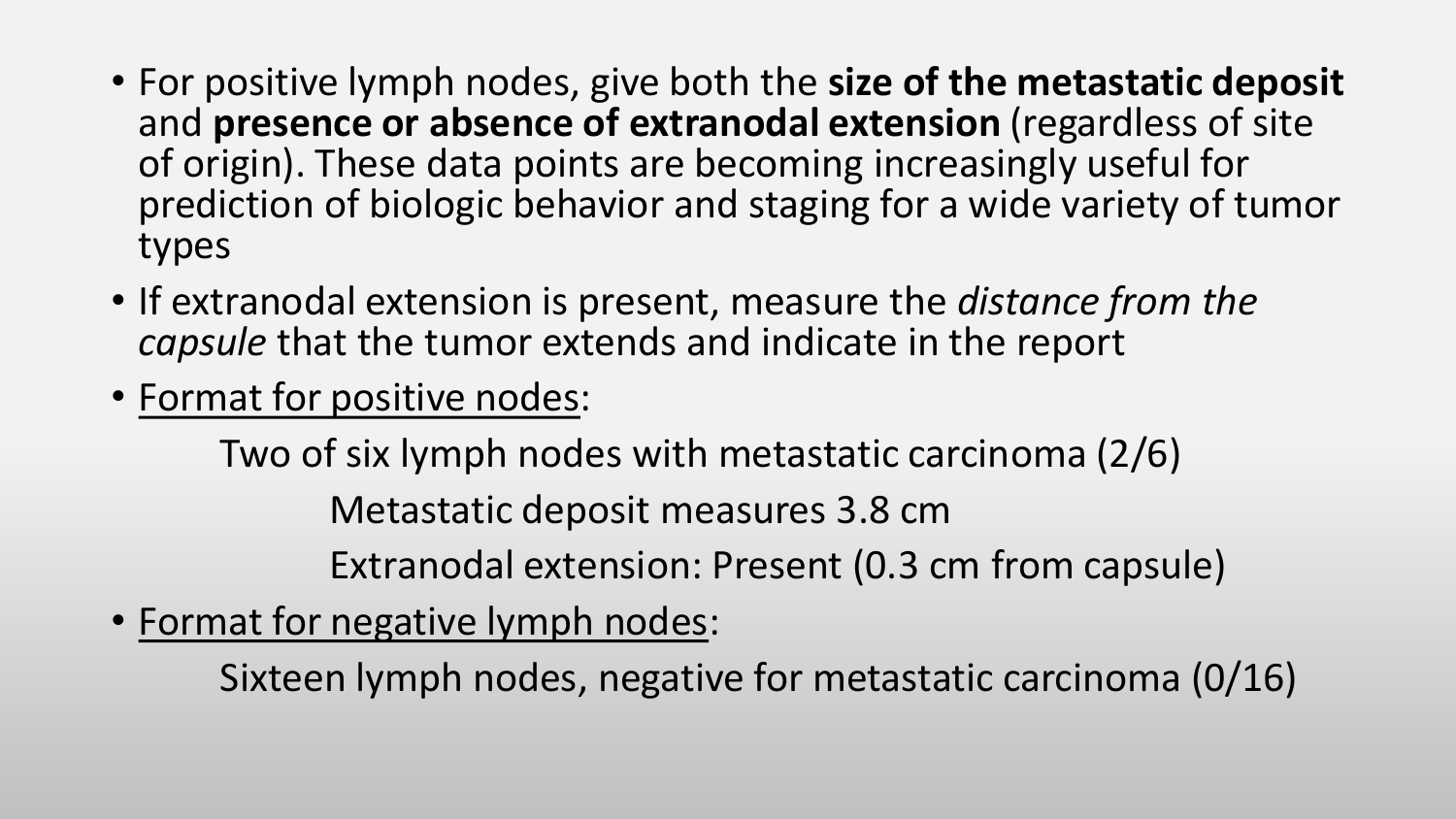

- The "Comment" section of the report is where we discuss the diagnoses with the clinician. As such, proper sentence construction, grammar, and syntax are appropriate.
- If there is diagnostic uncertainty, this is where you discuss your degree of certainty, pathologic differential diagnoses, factors limiting interpretation, and suggested next steps.
- This field should be discussional, and is not the appropriate place for reporting immunohistochemical or special staining results, and is definitely not the appropriate place for a microscopic description (there is a very good reason there is a section entitled "microscopic description" at the bottom of the report).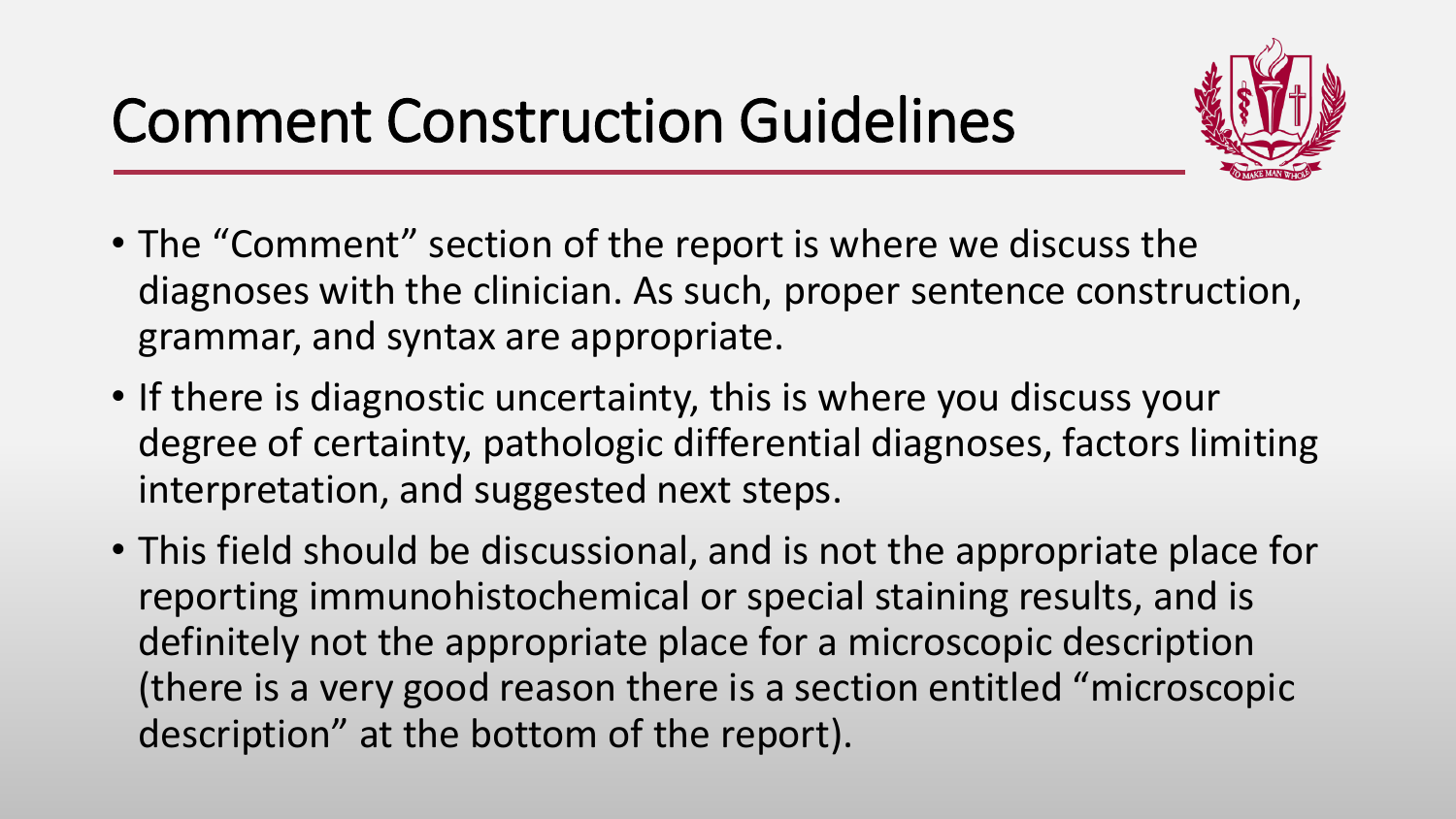### Comment Example



"The biopsy sampling shows a moderately-differentiated adenocarcinoma. The immunoprofile, although nonspecific, suggests origin from upper the upper gastrointestinal tract or pancreaticobiliary system, to include primary intrahepatic cholangiocarcinoma. Further investigation into possible sites of origin by appropriate clinical and/or radiologic means may be useful for further defining the site of origin."

"The biopsy demonstrated lung parenchyma with necrotizing granulomatous inflammation. Special staining for fungal and mycobacterial organisms were negative. Of note, the negative special stains do not preclude an infectious process. There was no evidence of malignancy seen. Correlation with clinical and microbiologic studies is warranted."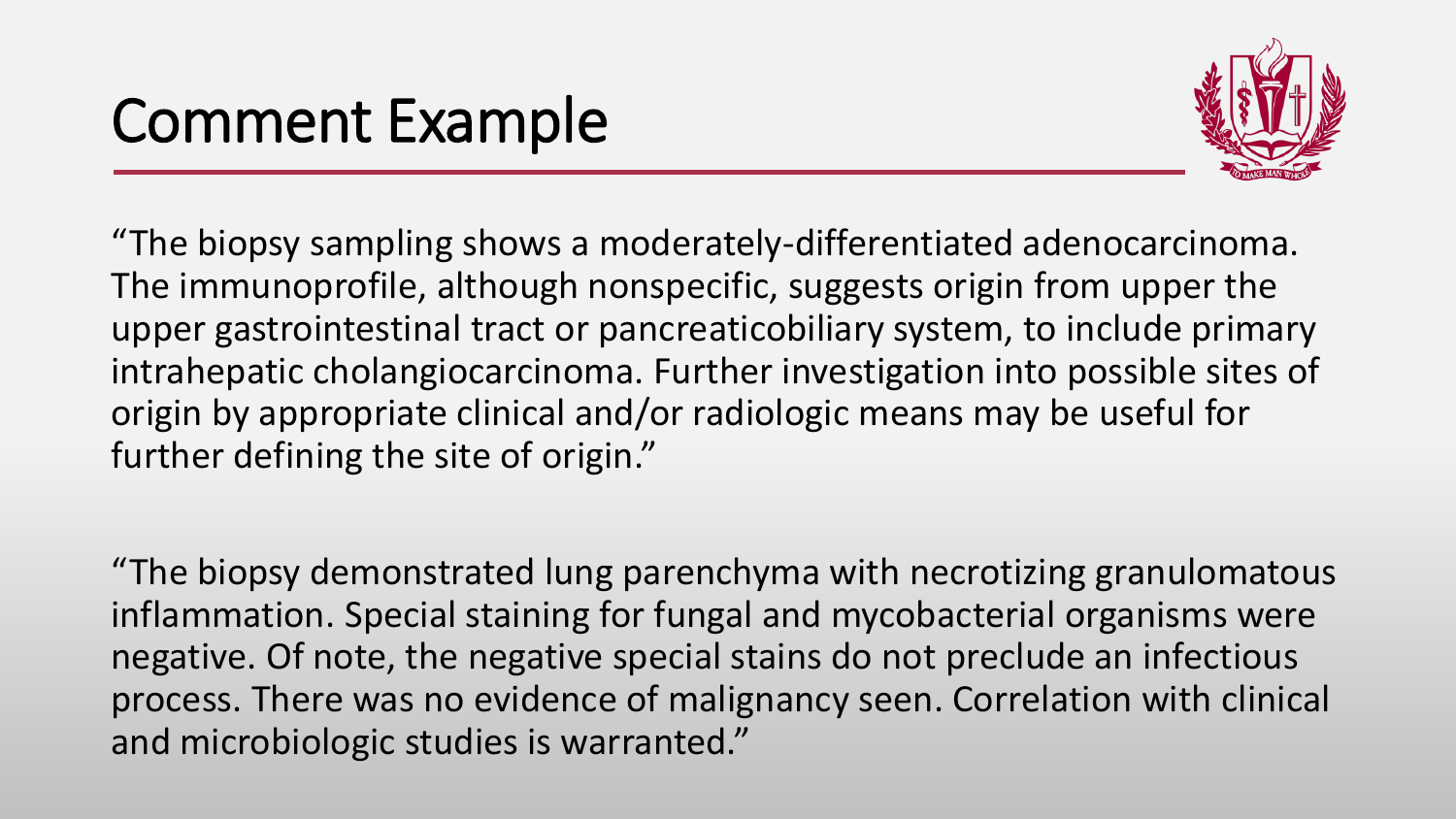

- Obviously, this is the proper location to write a microscopic description. In general, the chiefs will not write a "micro", instead will place illustrative images in the report. A picture is worth a thousand words…
- Trainees should select several "complex" cases (i.e. resection specimens, diagnostic core biopsies) to write a microscopic description for. This is good practice for learning how to describe pathologic processes
- *Always* list the immunohistochemical and special staining results in the microscopic description field: Template → **IP8 + F9;** This template also includes a statement of medical necessity
- Regulatory disclaimers, photomicrograph copyright, and resident supervision statements are included in the "**M + F9**" template; The attending pathologist will insert the "M" template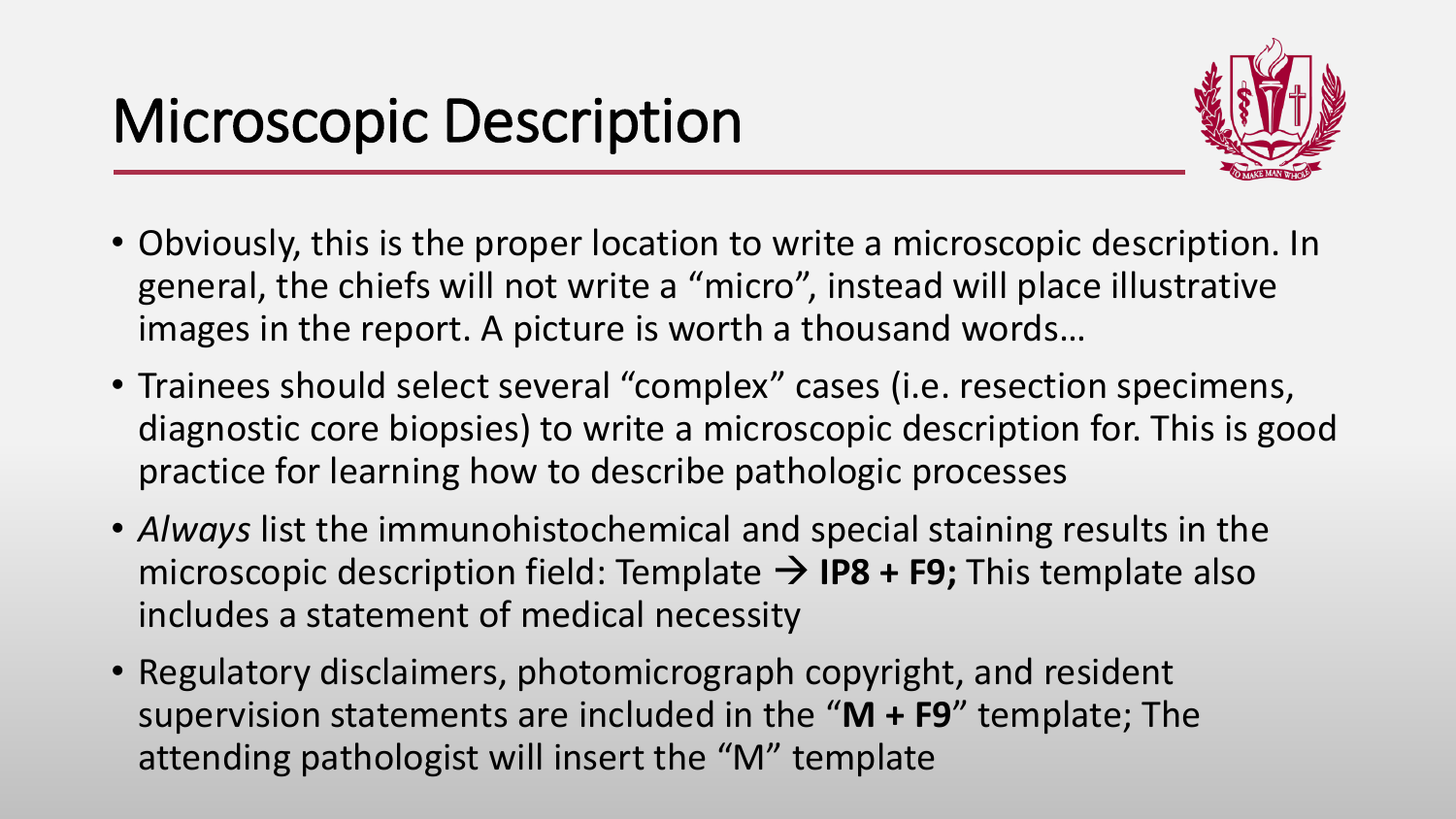## Workflow for Resident Preview Day ("P")



- To ensure proper interpretation of cases, residents should become familiar with and follow a predictable workflow when reading cases.
- The following slides illustrate the expected workflow for trainees. This workflow, although likely not ever written down before, is the flow that AP chiefs instinctively follow
- This helps to ensure patient safety, retrieval and synthesis of preanalytic data, and aids in generation of a high-quality and complete pathology report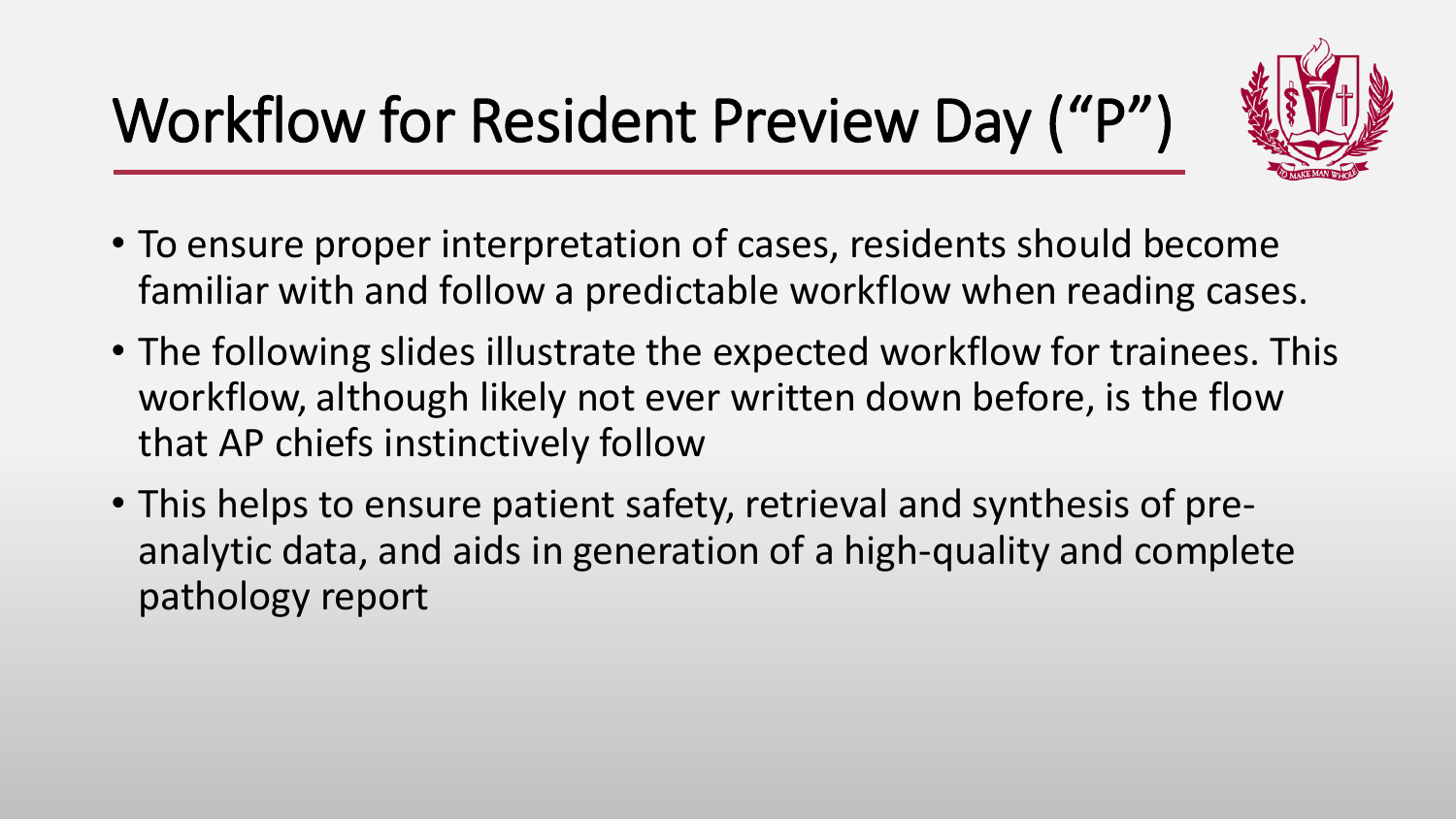

- Compare requisition with slides; verify that accession number and name on slides matches that on the requisition.
- Enter accession number in *Online Review* application in Cerner; ensure that name in Cerner report matches that on slide and requisition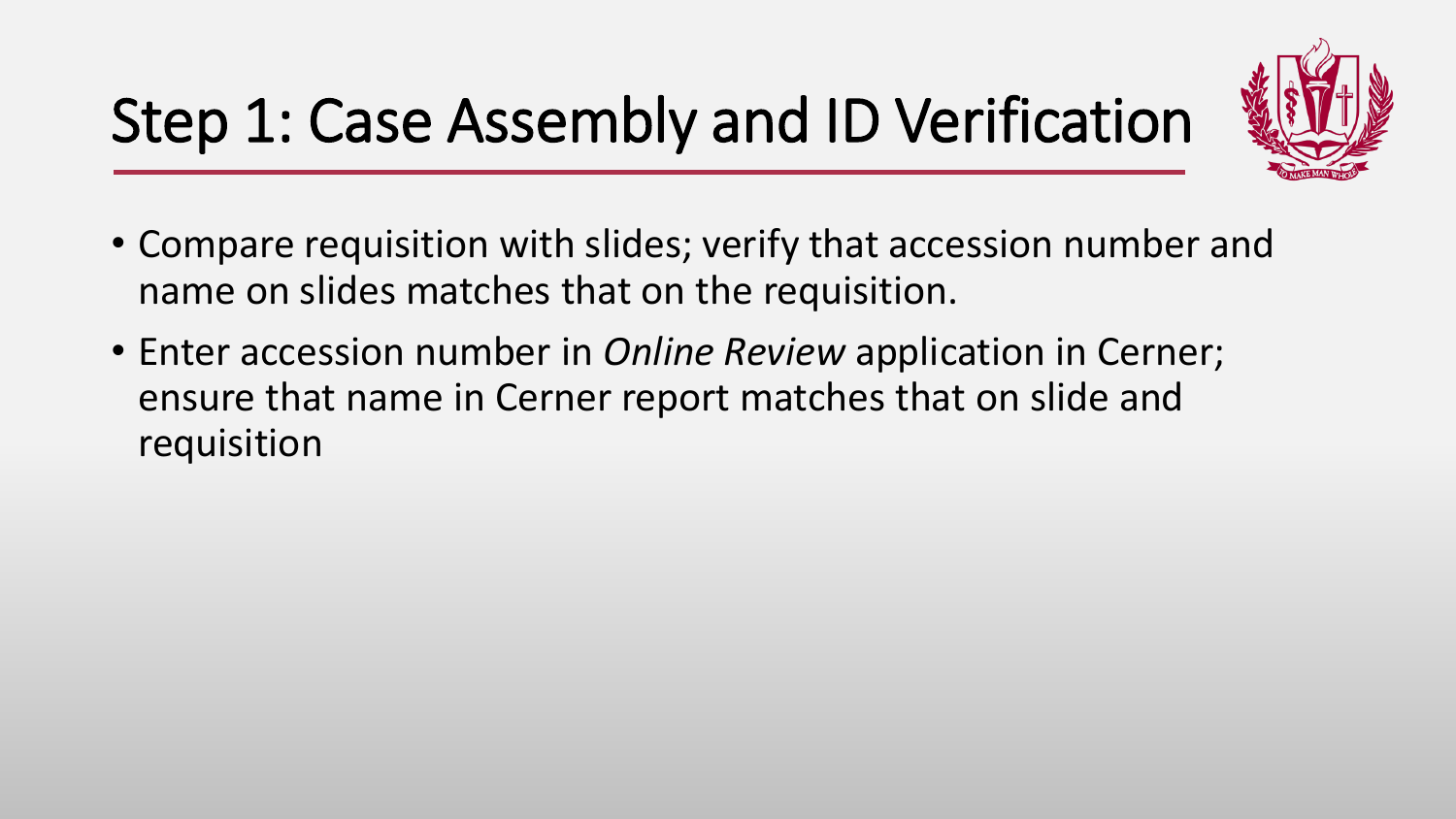

- In this step, you ask the question "what is the age and gender of the patient", and "what is the pertinent history". If answering this question raises any red flags, reviewing the patient's EMR Chart is required. If not, you can skip EMR and proceed to the next step
- Example: Descending colon polyp in a 63-year-old male, screening colonoscopy. This scenario makes sense, so no records review is required
- Another example: Mediastinal lymph node biopsy in a 15-year-old female. This is not a "routine" case, and significant pre-analytic record review is required

**Moral of this story** → **You have to know "why did the surgeon/clinician take this out" prior to looking at the case. If you don't know, look it up!**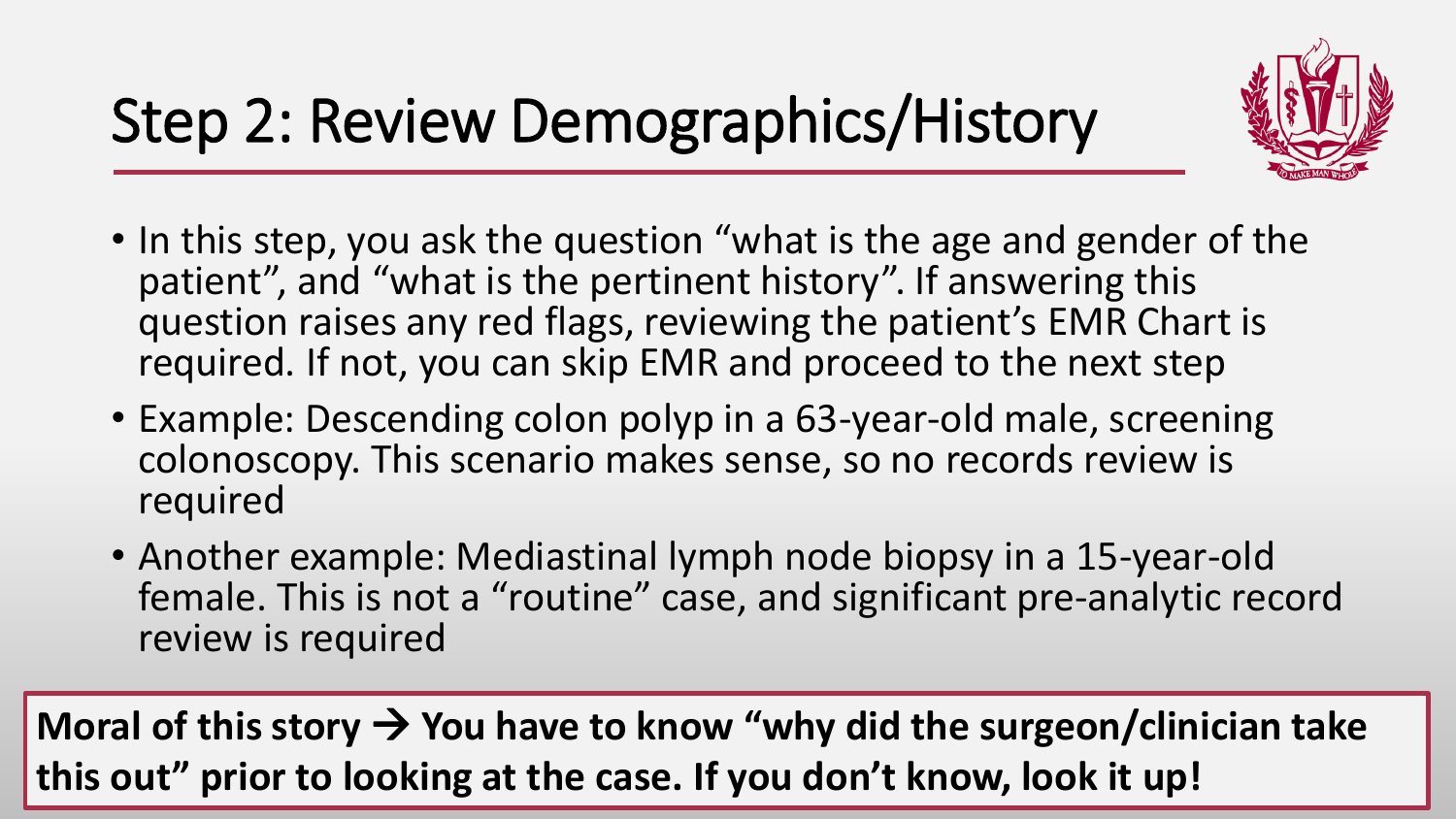## Review Demographics/History Continued



- Sources of useful history in the EMR are varied. In general, the following sites are commonly queried by surgical pathologists…
	- Imaging
		- CT, PET, and MRI scans are useful for soft tissue lesions
		- X-rays and CT scans are useful for lesions of bone
		- Often, the reports will provide information not indicated on the requisition, such as the presence or absence of regional lymphadenopathy or lesions elsewhere in the body
	- Procedures
		- This is where you find the endoscopy reports; always review these in GI biopsy from the colon if there is a suspicion for IBD, infection, etc
	- Microbiology
		- Culture results are very relevant in cases where infection is a concern
	- Notes
		- Reviewing operative reports, specialty consultation notes, and H&P notes often yield information about presentation, history of previous malignancies, or other factors that are useful (i.e. patient immune status)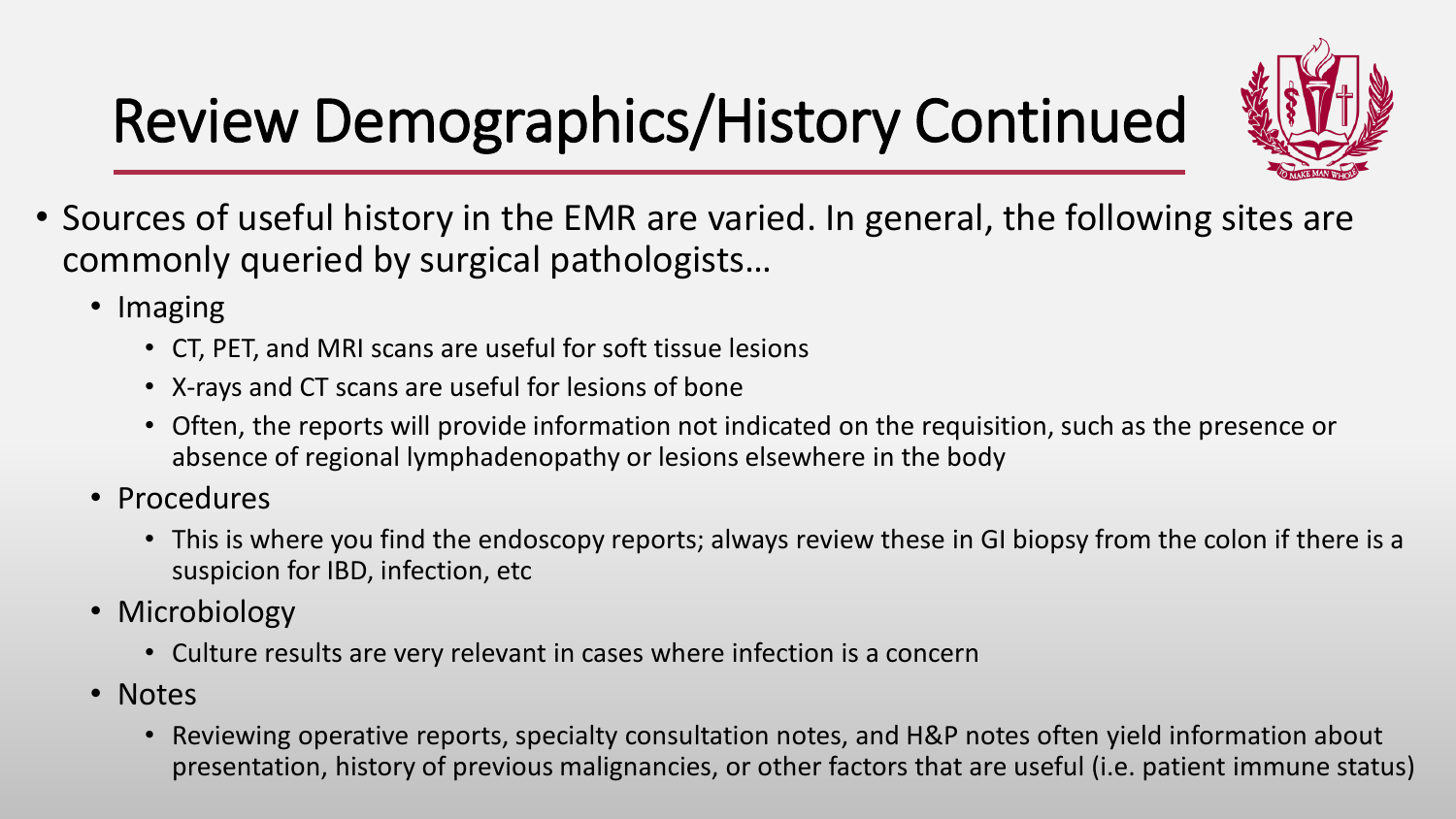

- You must review the previous pathology history; knowledge of prior pathology history and previous workups prevents costly and unnecessary repeat testing.
- Patients often make more of the same thing  $\rightarrow$  if they have a history of a tubular adenoma on prior colonoscopy, chances are they will get another one.
- If a previous GE junction biopsy shows dysplasia, pathologists will worry less about rendering the diagnosis a second time. However, we will struggle greatly with rendering a de-novo diagnosis, nearly always consulting with colleagues prior to doing so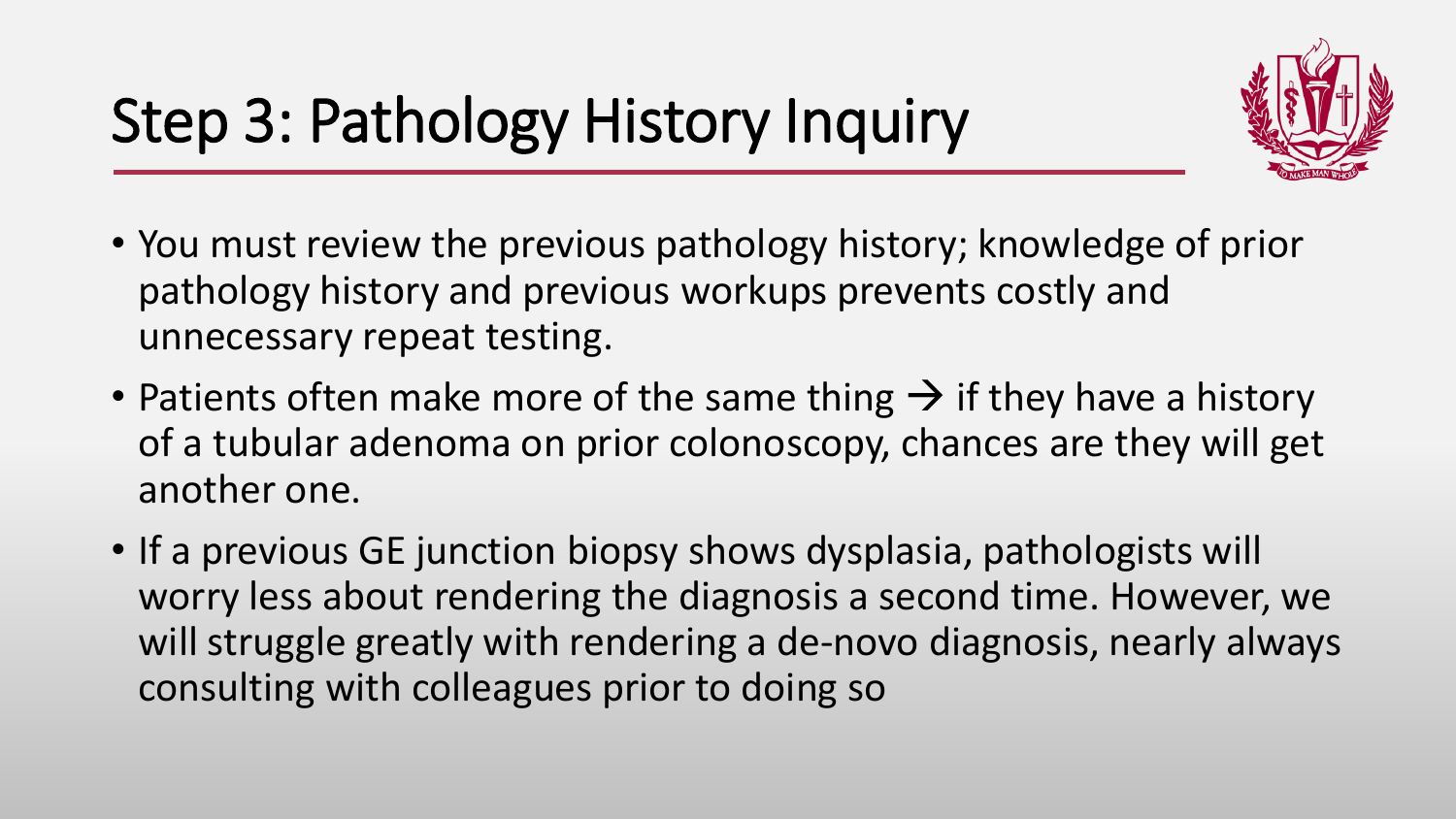

- This step ensures that you are knowledgeable about what specimen was received, what abnormalities were noted, and how the specimen was processed.
- This is a good time to begin making diagnoses. If, for example, there is a portion such as a medical device that is "gross only", render this diagnosis now. This prevents you from forgetting to incorporate this in the list of final diagnoses when reading the slides. Also, make note of important gross findings. For example, I will read the gross from a complex specimen, and in the diagnosis for that specimen, I will write down gross tumor size, what organs involved, etc.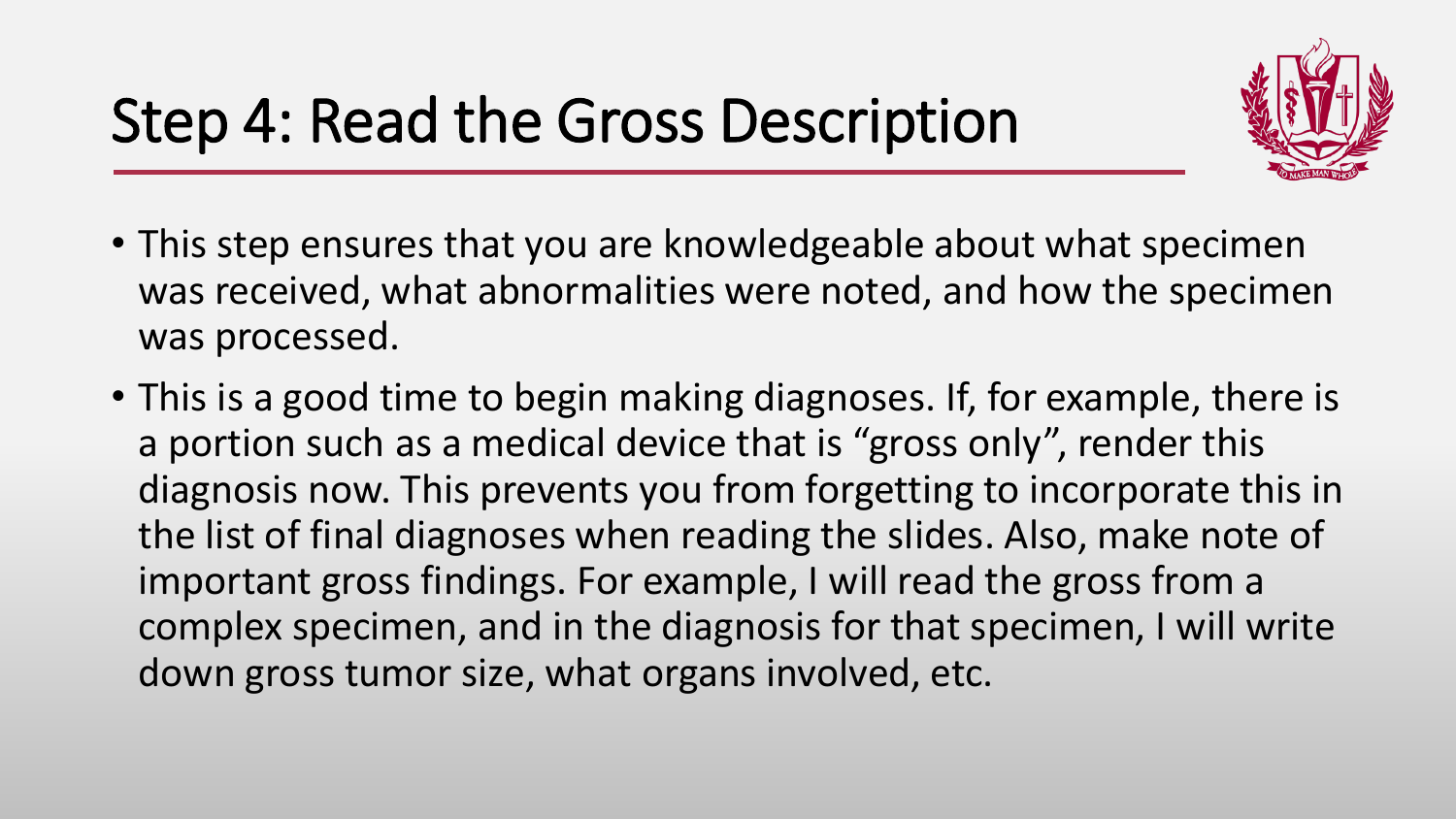

- Now that you know the "who" and "why" of the pathology specimen, background history, and gross findings now you can finally look at the slides.
- In complex cases, read the block key as you read the slides, so you understand what the intent of the grossing personnel was in taking the specimen. Examples of how this helps are as follows:
	- If a cap has a margin, was that margin a "shave" or "perpendicular" section?
	- Is a cap supposed to contain lymph nodes; if so, how should they be counted?
	- Are sections of tumor contiguous, or single representative sections?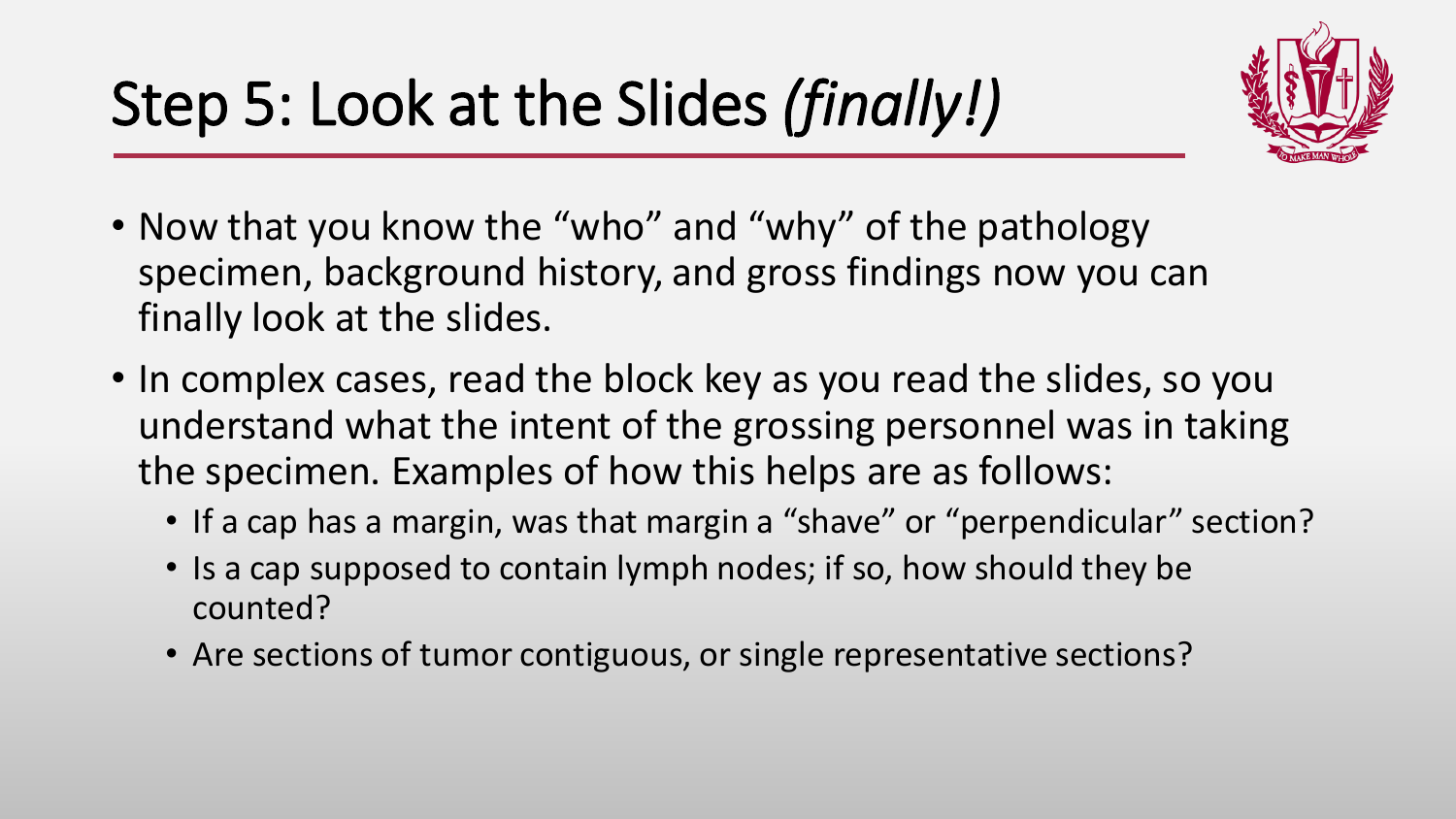

- What stutures are sampled adjacent to the lesion? While reading slides, you are encouraged to take notes in the specimen line. However, remember that there may be findings that change the diagnoses (such as a higher-grade or sarcomatous component, a deeper area of invasion). As such, do to "finalize" your diagnoses until you have read all of the slides
- For lymph node sections, indicate on the slide the lymph node count as a fraction (1/4 means one of four lymph nodes positive for metastatic tumor). You can then add the count up by looking at the slides on the tray. I also write the size of the metastatic focus and the presence or absence of extranodal extension (ENE+ vs. ENE-)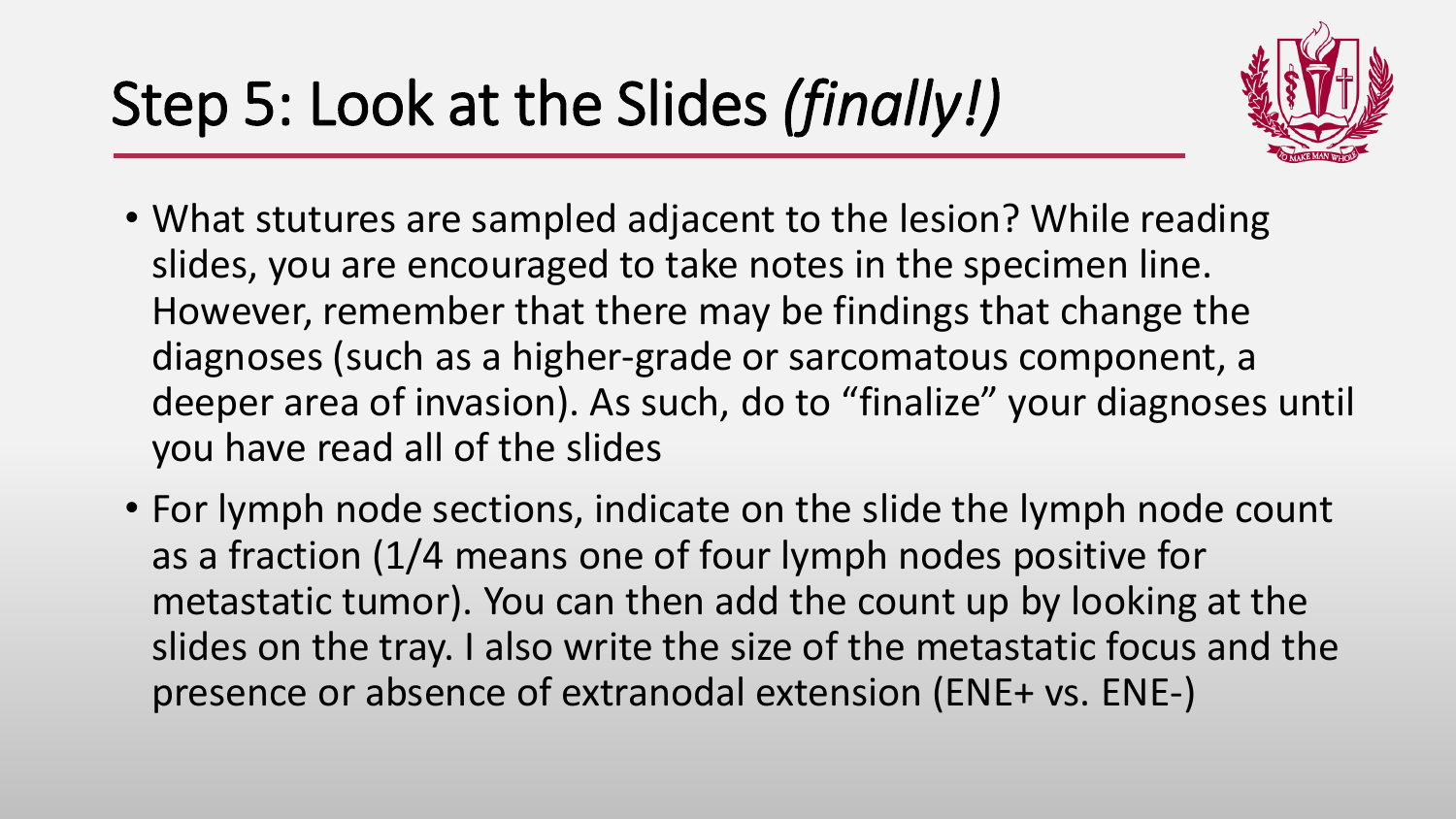

- At this point, you have reviewed the history, read the gross description, and read all of the slides. Write your diagnoses according to the above-described standard formatting
- If any additional studies are needed, consult with your Chief Pathologist and order them now. After ordering the slides, this is a good time to enter the study result table (IP8 +F9) in the micro field of the report as a reminder to your Chief that stains are pending
- Verify that you have rendered **one diagnosis for each specimen**. As simple as this sounds, it easy to forget to render a diagnosis on one of the specimens. It is one of the most common report errors that results in an incomplete report, and all pathologists are guilty of periodically committing this sin! Now you have completed the audit step.